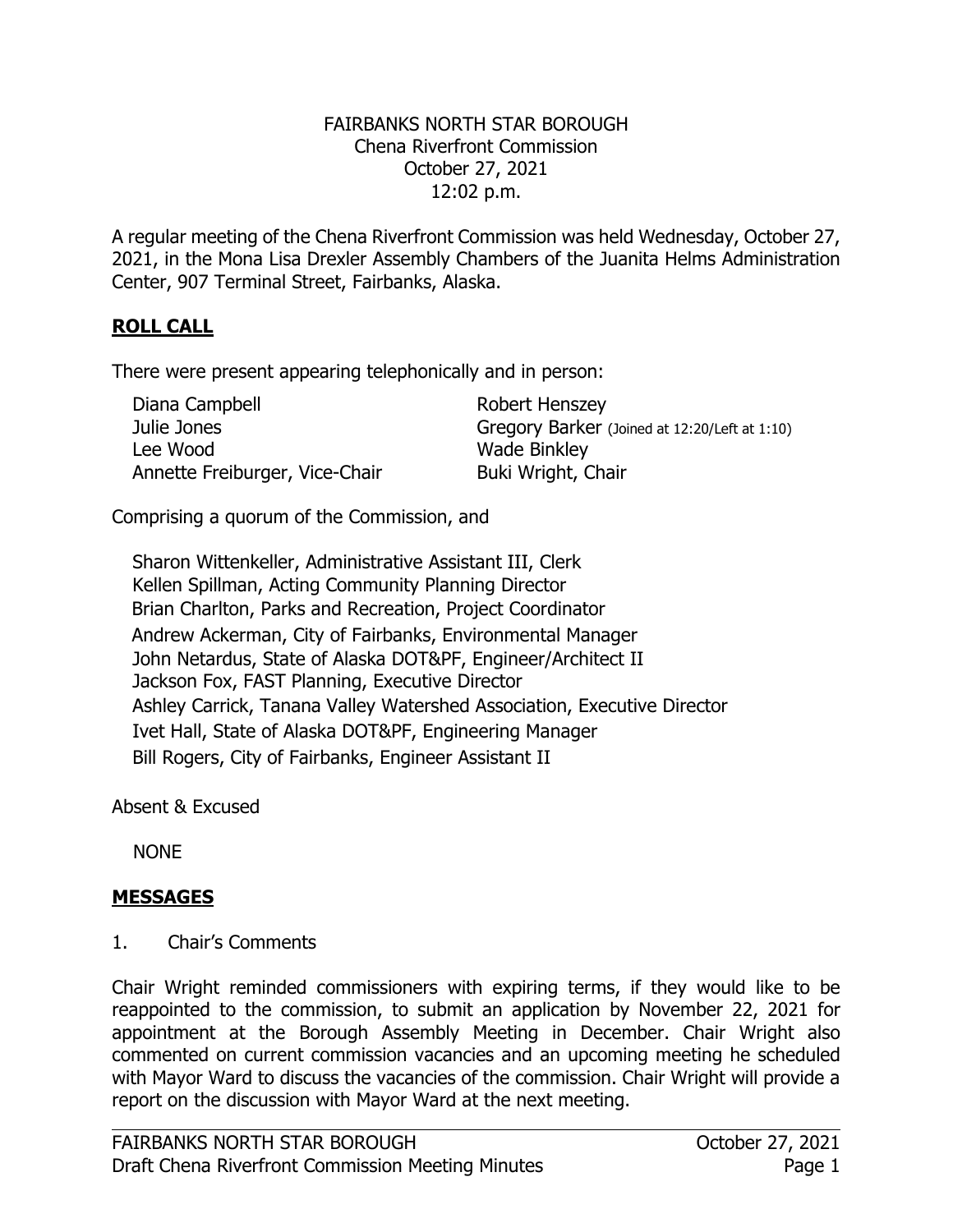#### **MESSAGES – continued**

2.a. Citizen's Comments on agenda items not scheduled for public hearing.

NONE

2.b. Citizen's Comments on items other than those appearing on the agenda.

Kellen Spillman, Acting Community Planning Director, thanked Chair Wright for reminding the commission of vacancies and expiring terms. Mr. Spillman stated his concerns of obtaining quorum at meetings in the next year if seats are not filled and encouraged commissioners to reapply even if temporarily while they fill vacancies. Mr. Spillman provided updates on Community Planning new hires, State Law changes that allow allterrain vehicles (ATV) on public roadways lesser than 45 miles per hour, and departure of Sharon Wittenkeller as Clerk of the Commission. Mr. Spillman provided information on the Smith Ranch neighborhood rezone adjacent to the Chena River to go before the Planning Commission, focusing on the waterway setback overlay, and requested this be a discussion item at the next meeting.

The Commission questioned Mr. Spillman of the status of lots sold on Fouts Avenue, the timeline of a future discussion on the Smith Ranch rezone, whether there are any applications on hold for appointment to the commission, the applicant of the Smith Ranch rezone, and an overview of the Smith Ranch rezone overlay and special limitation.

3. Disclosure & Statement of Conflict of Interest

NONE

## **APPROVAL OF AGENDA AND CONSENT AGENDA**

| HENSZEY,<br>Seconded by BINKLEY                                  | moved to approve the agenda and consent<br>agenda as read.     |
|------------------------------------------------------------------|----------------------------------------------------------------|
| VOTE ON MOTION TO APPROVE THE AGENDA AND CONSENT AGENDA AS READ. |                                                                |
| Yeses:                                                           | Binkley, Campbell, Jones, Henszey, Wood,<br>Freiburger, Wright |
| Noes:                                                            | <b>None</b>                                                    |
| <b>MOTION CARRIED</b>                                            | 7 Yeses, 0 Noes                                                |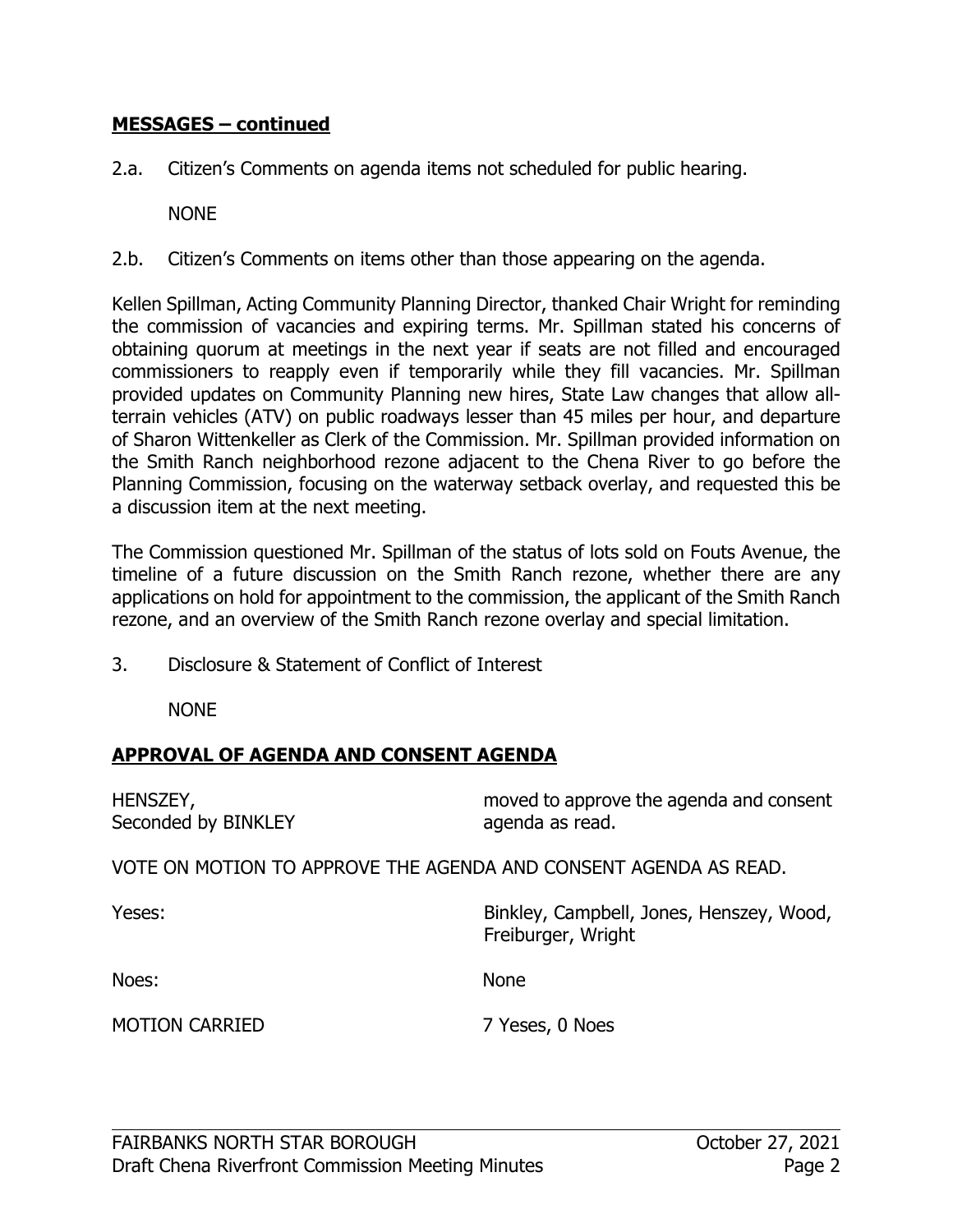## **APPROVAL OF MINUTES**

1. \*Chena Riverfront Commission Meeting Minutes from September 22, 2021.

Without objection this measure was read by title and approved under the consent agenda.

# **REPORTS**

1. Update on CIP, Chena River Safety Signage Project Nomination, by Brian Charlton, Parks and Recreation.

Brian Charlton, Parks and Recreation Department Project Coordinator, provided a status update on the Chena River Safety Signage Project, noting it did not make the Capital Improvement Program (CIP) list. Mr. Charlton explained Mayor Ward is interested in supporting the project, however, by means other than CIP program, such as direct appropriation from the general fund by creating an ordinance to support the project or a small dollar grant from the borough.

Kellen Spillman, Acting Community Planning Director, added the Community Planning Department may be able to assist with the project after review of the department's budget in January.

Mr. Charlton added they are moving forward with the Graehl Park revitalization project design this winter, which includes signage.

2. Update on FAST Planning Bloomberg Philanthropies 'Asphalt Initiative Grant' by Jackson Fox, FAST Planning.

Jackson Fox, FAST Planning Executive Director, provided an update on FAST Planning's \$25,000 grant award through the Bloomberg Philanthropies Asphalt Art Initiative to artistically paint design concepts on 5th Avenue and Lacey Street summer 2022. Artistic designs on 5th Avenue, between Barnette and Cushman Street, would show a one-way one-lane concept with widened sidewalks and green stripes at the back of sidewalks. On Lacey Street between the 10th and 12th Avenue blocks, they will be painting the full width of the roadway, minus the center stripe, to demonstrate both a linear park concept and blended corridor. Mr. Fox stated this winter they will call for proposals from artists and artist teams to submit their concepts and in March or April they will select up to four artists or teams to complete the project summer 2022. Mr. Fox added he will provide updates as the project progresses.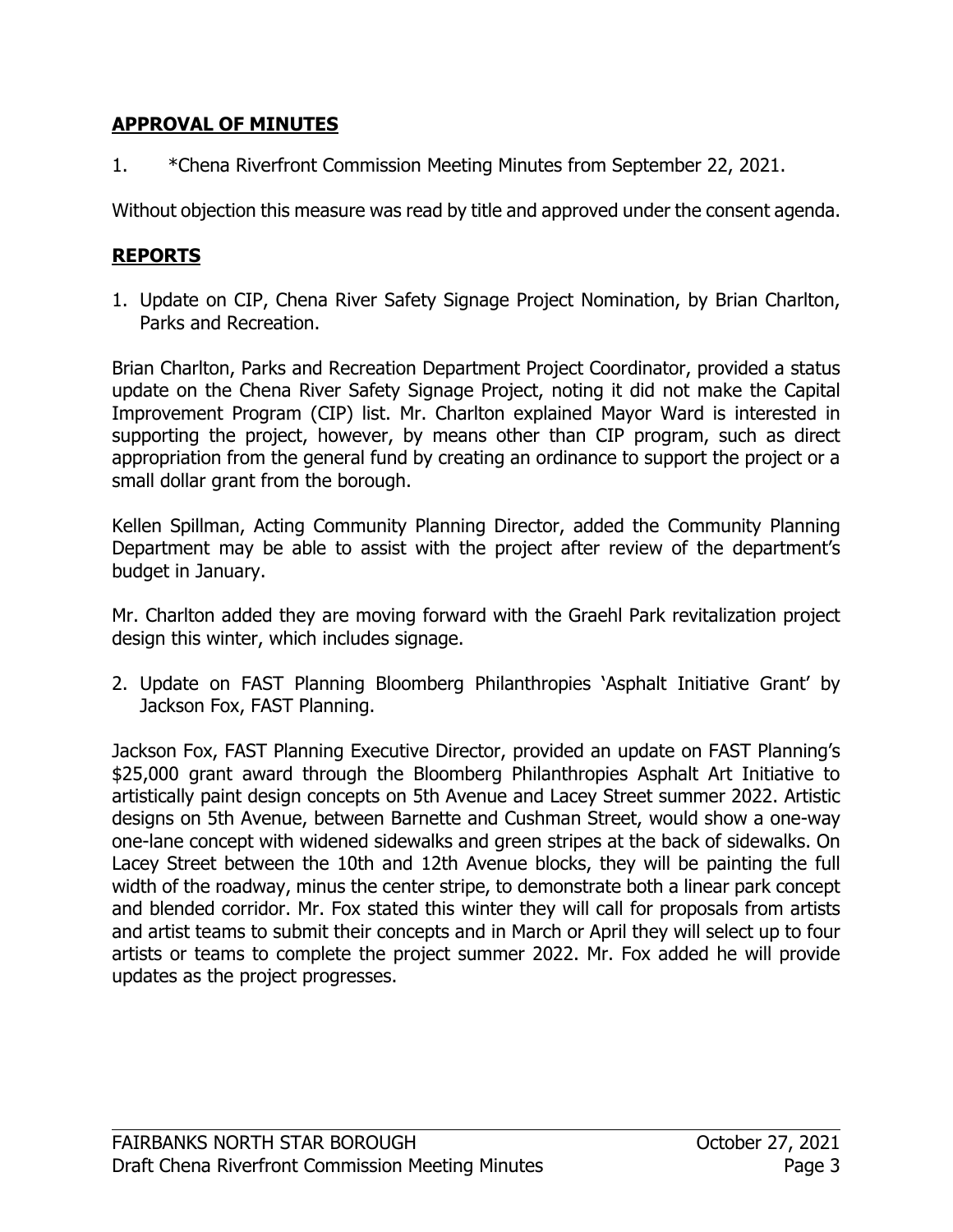# **REPORTS - continued**

Commissioners questioned and discussed with Mr. Fox the following:

- Which part of the road would turn from two lanes to one; it was answered, 5th Avenue between Cushman Street and Barnette Street is currently two travel lanes wide going in one direction. The current design concept for 5th Avenue is to narrow the travel lane to one travel lane on 5th Avenue, from Barnette Street to Noble Street.
- Whether this is a temporary project, being implemented and removed in one or two years; it was answered, that is correct.
- After removal, whether 5th Avenue will remain a one lane road; it was answered, that is correct, currently it is two lanes and planned to be reconstructed as a one lane road in 2023. This project allows the public to see what this will look and feel like and provide feedback one year in advance of construction.

Ashley Carrick, Tanana Valley Watershed Association (TVWA) Executive Director, congratulated FAST Planning and explained their project in combination with TVWAs smaller annual storm drain art will bring something to look forward to next summer.

3. Status Update on the Cowles Street Reconstruction Project by Ivet Hall, AK DOT&PF.

Ivet Hall, State of Alaska Department of Transportation and Public Facilities (DOT&PF) Engineering Manager, provided an overview of the project which is designed to improve Cowles Street from the intersection at East Cowles Street on the south end near the hospital, and from Airport Way to 1st Avenue. The project will include re-pavement of the roadway, rebuild of current sidewalks, and construction of new sidewalks on the west side of Cowles Street where there currently are none. Ms. Hall provided information of the existing conditions at 1st Avenue and Cowles Street, including a curb ramp which does not currently meet the American Disabilities Act (ADA) requirements.

Bill Rogers, City of Fairbanks, Engineer Assistant II, expanded on Ms. Hall's presentation noting consideration will need to be given to pedestrian safety regarding placement of signage or rapid flash beacons at the curb ramp.

Commissioner Wood inquired if there will be improvements to traffic flow at the 1st Avenue and Cowles Street intersection; it was answered, it is not in the plan currently, but they could possibly look into it.

John Netardus, DOT&PF representative, inquired if the north portion of the project is scheduled for 2025; Ms. Hall answered, the project will be advertised in two phases, one north of Airport Way and the other south of Airport Way.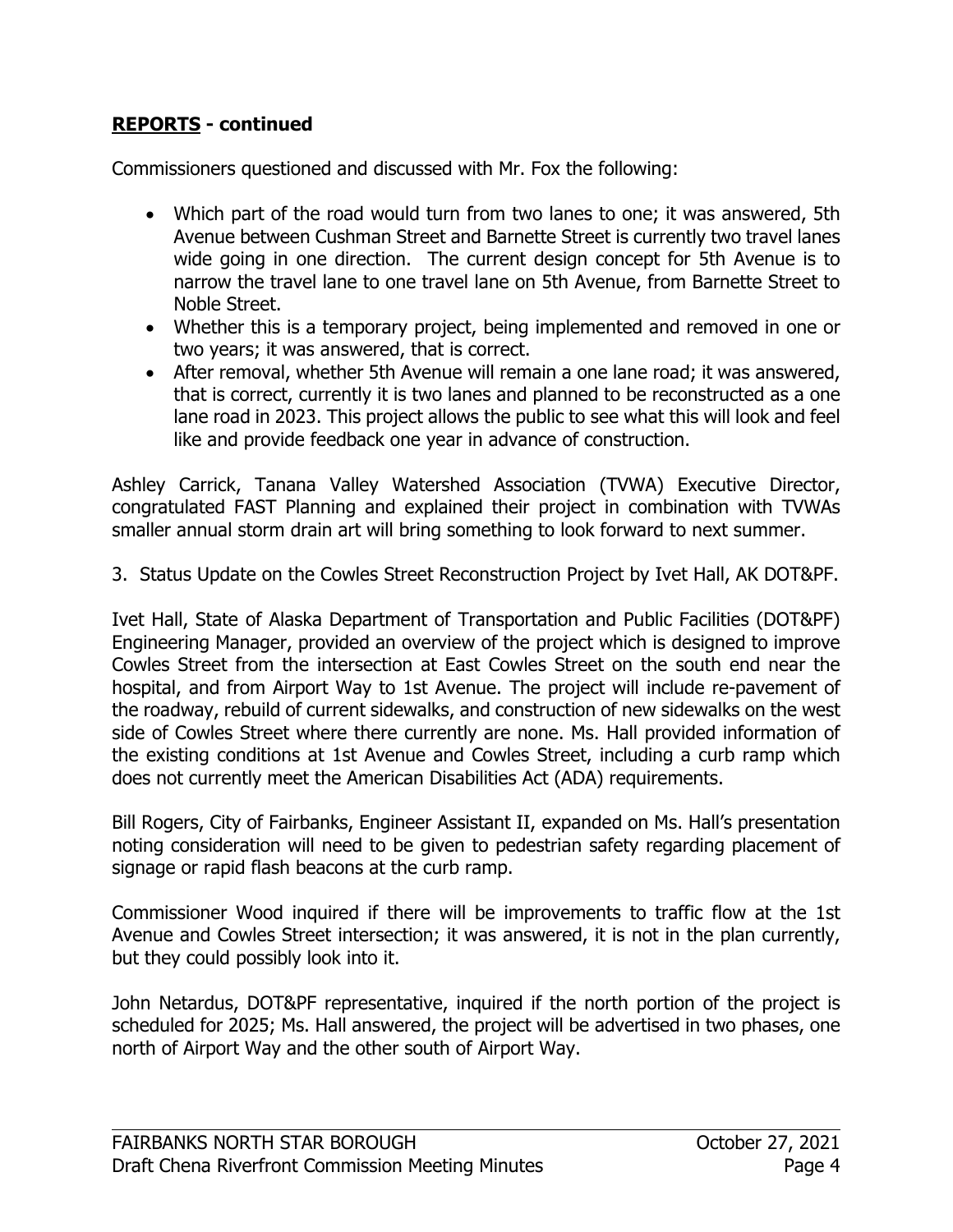# **REPORTS – continued**

Mr. Fox explained the project is phased due to size, north being funded in 2025 and south hopefully in 2026.

Commissioners questioned and discussed with Ms. Hall and Mr. Rogers the following:

- A need for bicycle ramps on the pathway located near 10th Avenue and Cowles Street. Ms. Hall responded; when construction is complete, there will be 10-foot striped lanes with 4-foot shoulders for bicycles. She added it was a good comment and they will look into it. Mr. Rogers stated he would speak to City of Fairbanks, City Engineer, Bob Pristash to see what they can do to improve safety.
- Pedestrian safety concerns and lack of designated pedestrian crossing on the 1st Avenue and Cowles Street intersection.
- Suggestion of traffic study at 1st Avenue and Cowles Street intersection.
- Whether there would be a dedicated and marked bike lane along the shoulders on Cowles Street; it was answered by Ms. Hall, that is for the City of Fairbanks to determine because they will be maintaining the facility. The DOT&PF does not mark bike lanes, they build shoulders that meet the requirements of bike lanes. Mr. Rogers further explained, they are hesitant to mark anything as a bike lane, because it would have to be maintained as a bike lane during winter months when often the shoulders are used as snow storage spaces.

Andrew Ackerman, City of Fairbanks, Environmental Manager, commented the lack of connection at the Wien Park crossing is included in the 2021 Approved FAST Planning Non-Motorized Transportation Plan as medium priority project #2, page 27 of their plan.

4. Status Updates on the Alaska DOT&PF Riverfront Projects by John Netardus, AK DOT&PF.

John Netardus, State of Alaska Department of Transportation and Public Facilities (DOT&PF) representative, provided status updates on Chena Riverwalk Phase III, Airway Way West Improvements, Cushman Street Bridge Replacement, University Avenue Rehab and Widening, Wendell Avenue Bridge, Third Street widening and reopening delays, Steese Bridge Redecking project, Growden Area Accessibility Improvements and the Cowles Street Reconstruction projects.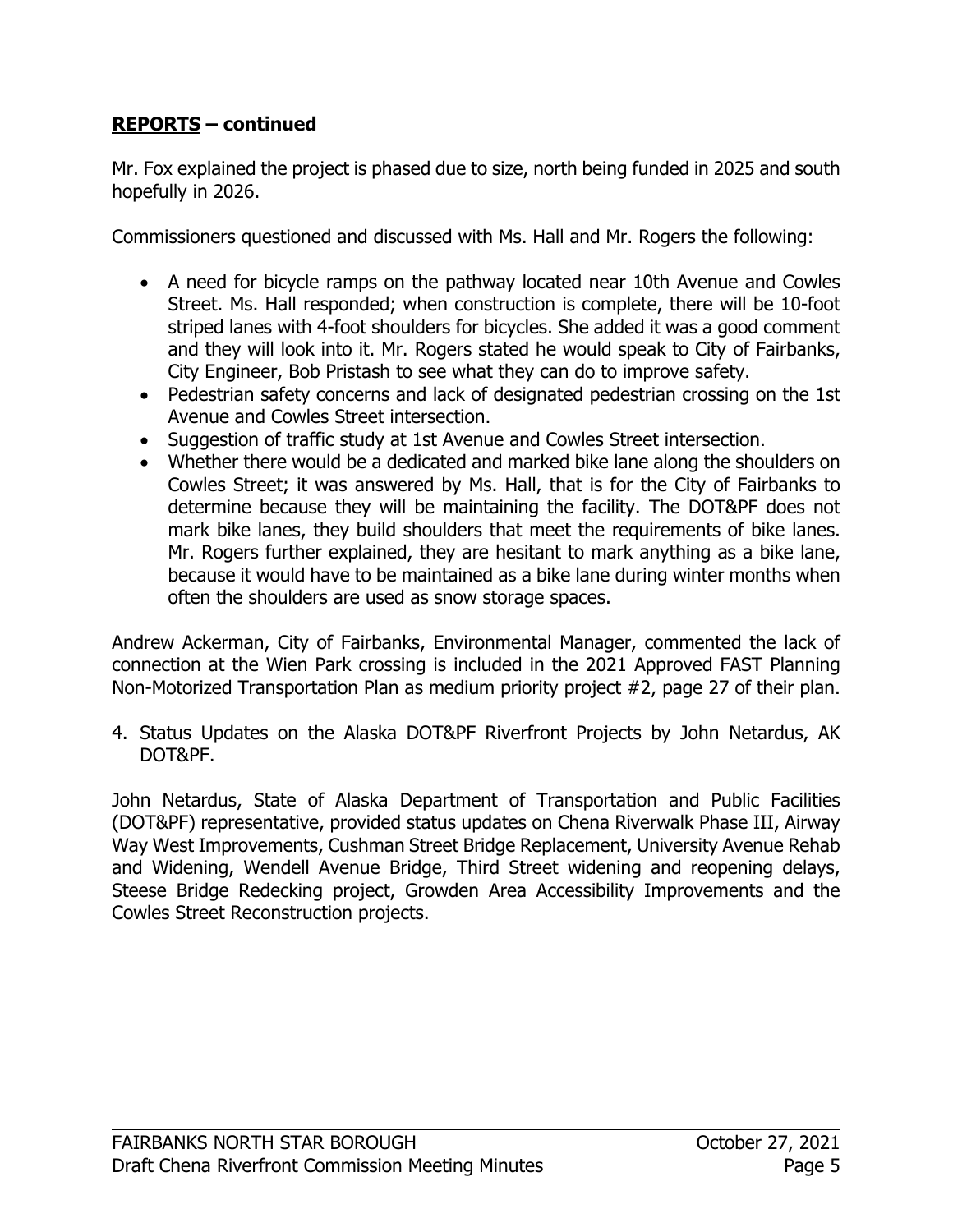# **REPORTS – continued**

The Commission, staff and Liaisons questioned and discussed with Mr. Netardus the following:

- Reasons for the delay of opening the east to west portion of Third Street at the roundabout; it was answered, the delays are stemmed from the delay in getting the traffic signals up.
- Reasons for the delays on traffic signals at Hamilton Avenue and Old Steese Highway; it was answered, all traffic signal lights are on back order.
- Whether the new pedestrian paths underneath the bridge abutments at the Wendell Avenue Bridge will be open this winter; it was answered, it was unknown and will be looked into. Mr. Charlton added the path on the north side will not be completed until summer 2022.
- University Avenue Bridge is open, Chena Riverfront Commission spent a lot time picking out the railings, but DOT&PF put up 8-foot fences for 150 feet on either side of the river before you get to the railings.
- Further discussion ensued on the material of the 8-foot fences and their location. Further explanation will be included in Mr. Netardus' report at the next meeting.
- Reasons for not being able to have decorative railings for the Steese Highway Bridge, and why it is safe enough for the University Avenue Bridge and not the Steese Highway Bridge; it was answered, it was a higher speed and they are working with the wood they have, and they are not redecking it. They may not have the real estate on the bridge deck to be able to fit the rails and have room for pedestrians, cars and safety measures. Mr. Netardus will look further into it.
- 5. Status Updates on Chena Riverfront Commission Project List by Kellen Spillman, Acting Community Planning Director.

Kellen Spillman, Acting Community Planning Director, did not have any updates on the projects and noted he amended the documents for any small updates and record keeping purposes.

# **UNFINISHED BUSINESS**

1. Update and possible recommendation on the maintenance of the Chena Riverwalk Phase III Project by Jackson Fox, FAST Planning and FNSB Community Planning.

Jackson Fox, FAST Planning Executive Director, noted there are no maintenance updates and explained at their FAST Policy Board meeting, they authorized \$224,000 to open up the right-of-way phase of the project for DOT&PF to begin negotiations with the Alaska Railroad Corporation for a long-term land lease for the placement of the path.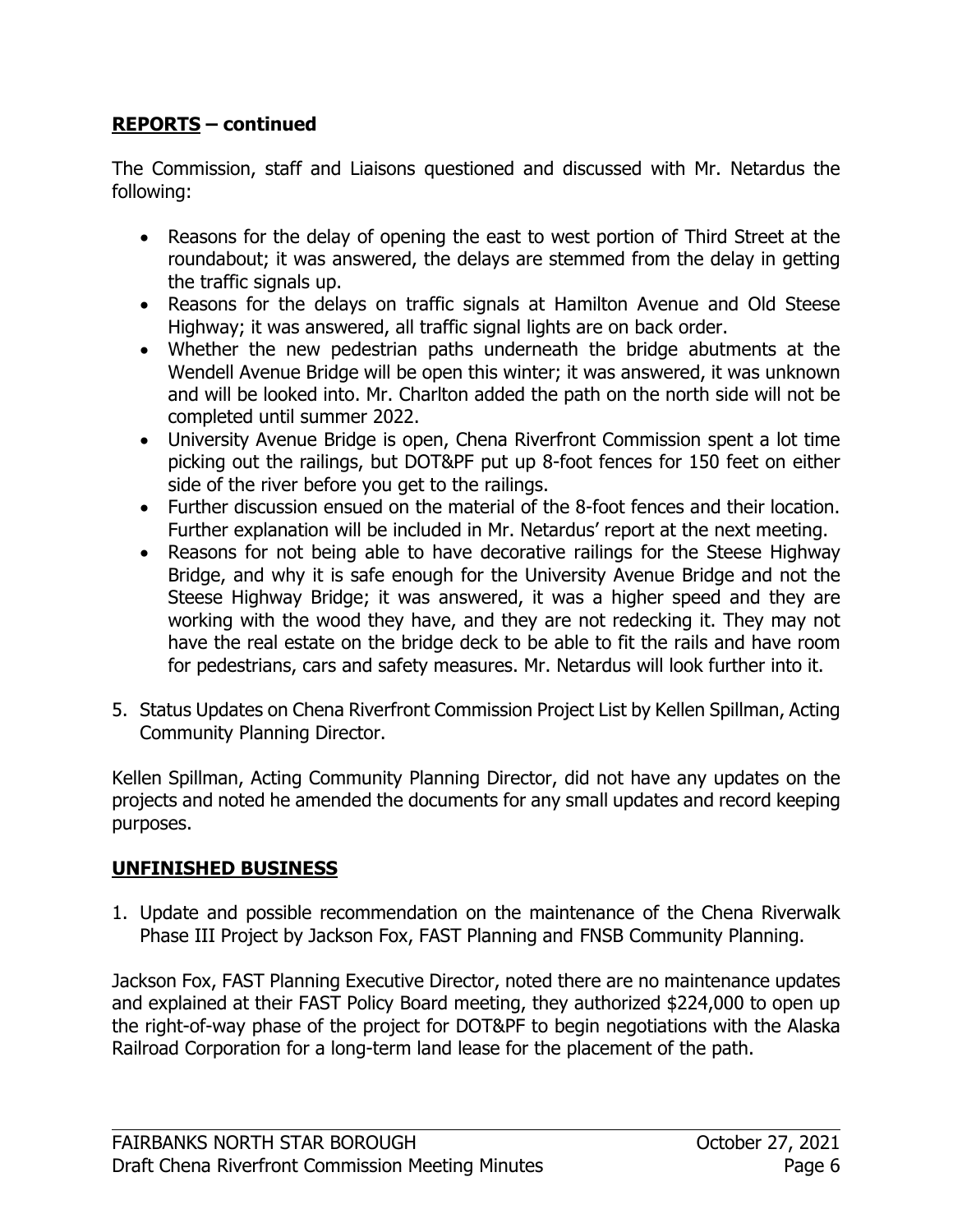#### **NEW BUSINESS**

1. Review and Approve Letter of Support to FNSB Mayor Ward or Ricky Gease, Alaska State Parks Director, on the Chena River State Recreation Site (Wayside) by Commissioner Henszey, Chena Riverfront Commission.

Commissioner Henszey provided an overview of the letter of support. Further discussion ensued on who to address the letter too.

HENSZEY, Seconded by WOOD moved to approve the letter of support that the FNSB works with State Parks to ensure that the Chena River State Recreation Site (Wayside) remain open in the future, as presented, to Mayor Ward, Mayor Matherly, State Parks and Recreation Director and copy the FNSB Parks and Recreation Commission.

VOTE ON MOTION TO APPROVE THE LETTER OF SUPPORT THAT THE FNSB WORKS WITH STATE PARKS TO ENSURE THAT THE CHENA RIVER STATE RECREATION SITE (WAYSIDE) REMAIN OPEN IN THE FUTURE, AS PRESENTED, TO MAYOR WARD, MAYOR MATHERLY, STATE PARKS AND RECREATION DIRECTOR AND COPY THE FNSB PARKS AND RECREATION COMMISSION.

Yeses:

Binkley, Jones, Wood, Campbell, Henszey, Freiburger, Wright

Noes:

None

MOTION CARRIED

7 Yeses, 0 Noes

## **EXCUSE FUTURE ABSENCES**

NONE

## **COMMISSIONER'S COMMENTS/COMMUNICATIONS**

Commissioner Binkley thanked Clerk Wittenkeller and wished her luck.

Commissioner Campbell thanked Clerk Wittenkeller and stated it was nice to see everyone again.

Commissioner Freiburger thanked Clerk Wittenkeller for her outstanding support and best wishes in her new position.